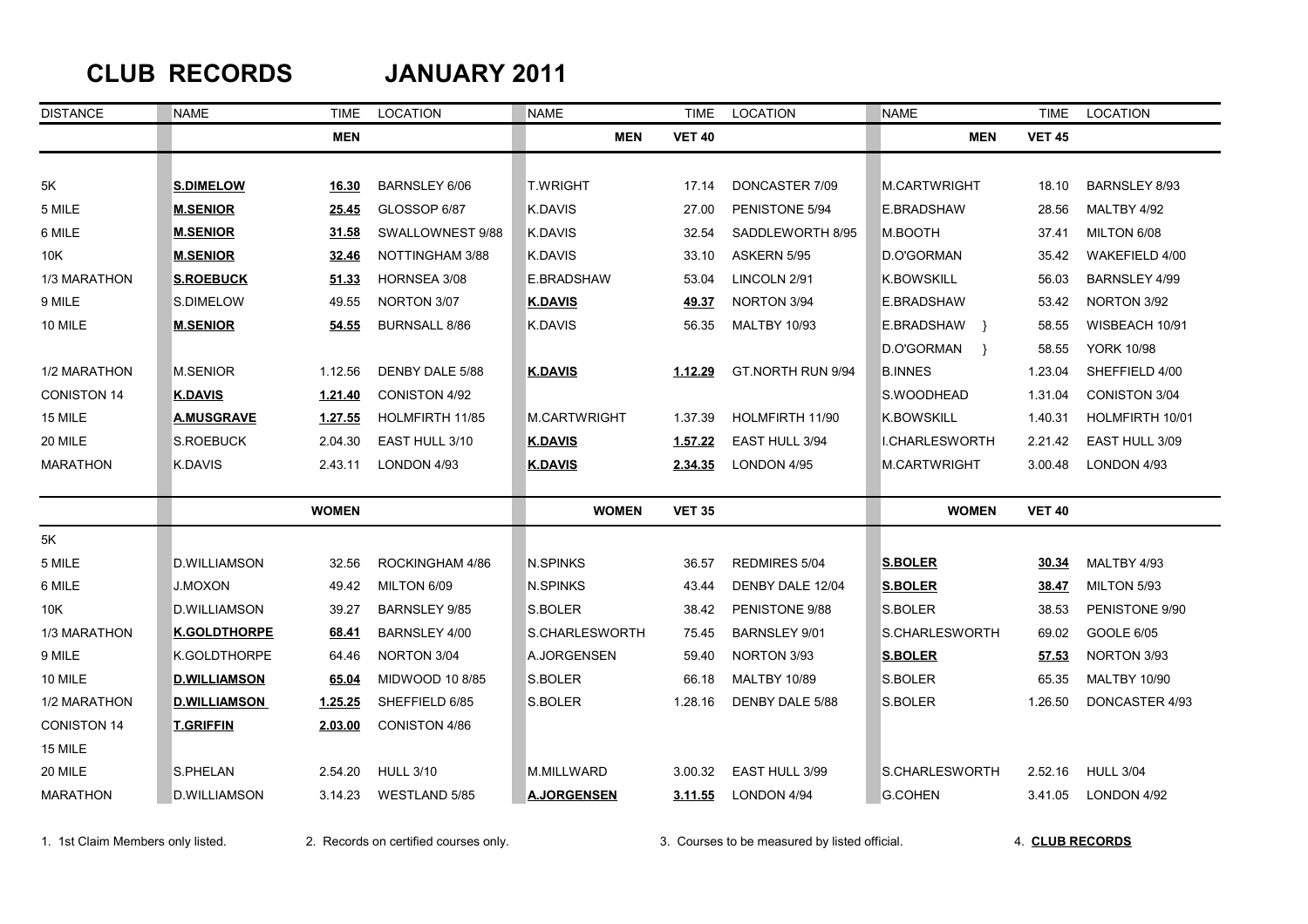### **CLUB RECORDS JANUARY 2011**

| <b>DISTANCE</b>    | <b>NAME</b>         | <b>TIME</b>   | LOCATION             | <b>NAME</b>         | <b>TIME</b>   | LOCATION            | <b>NAME</b>         | <b>TIME</b>   | LOCATION             |
|--------------------|---------------------|---------------|----------------------|---------------------|---------------|---------------------|---------------------|---------------|----------------------|
|                    | <b>MEN</b>          | <b>VET 50</b> |                      | <b>MEN</b>          | <b>VET 55</b> |                     | <b>MEN</b>          | <b>VET 60</b> |                      |
|                    |                     |               |                      |                     |               |                     |                     |               |                      |
| 5K                 | D.O'GORMAN          | 17.23         | RETFORD 5/03         | <b>M.CARTWRIGHT</b> | 19.24         | MEXBOROUGH 7/01     | M.CARTWRIGHT        | 20.57         | DONCASTER 7/06       |
| 5 MILE             | D.O'GORMAN          | 28.22         | WOMBWELL 5/01        | S.FRITH             | 31.30         | OXSPRING 4/09       | <b>M.CARTWRIGHT</b> | 33.17         | OXSPRING 9/06        |
| 6 MILE             | <b>B.INNES</b>      | 38.22         | DENBY DALE 12/00     | S.FRITH             | $39-16$       | MILTON 6/10         | <b>M.CARTWRIGHT</b> | 41.58         | ROTHER VAL 10/06     |
| 10K                | D.O'GORMAN          | 34.35         | PERCY PUD 12/01      | S.FRITH             | 40.18         | ROTHWELL 5/10       | <b>M.CARTWRIGHT</b> | 42.36         | BARNSLEY 11/06       |
| 1/3 MARATHON       | <b>B.INNES</b>      | 56.53         | BARNSLEY 4/02        | S.FRITH             | 57.52         | HORNSEA 4/10        | R.BROWN             | 66.51         | <b>BARNSLEY 9/01</b> |
| 9 MILE             | D.BATTY             | 57.27         | NORTON 3/96          | S.FRITH             | 59.07         | NORTON 3/10         | R.BROWN             | 62.56         | NORTON 3/01          |
| 10 MILE            | <b>M.CARTWRIGHT</b> | 65.54         | ASKERN 8/97          | S.FRITH             | 65.37         | SELBY 9/09          | <b>K.GORDON</b>     | 73.07         | FERRIBY 1/09         |
| 1/2 MARATHON       | <b>B.INNES</b>      | 1.22.11       | WORKSOP 11/02        | D.O'GORMAN          | 1.24.09       | SHEFFIELD 4/10      | <b>K.GORDON</b>     | 1.37.18       | EDINBURGH 5/10       |
| <b>CONISTON 14</b> | <b>S.WOODHEAD</b>   | 1.37.27       | <b>CONISTON 3/08</b> |                     |               |                     | S.MILLWOOD          | 1.51.37       | <b>CONISTON 3/09</b> |
| 15 MILE            | D.BATTY             | 1.44.27       | HOLMFIRTH 10/95      | S.FRITH             | 1.43.14       | HOLMFIRTH 10/09     | R.BROWN             | 1.57.59       | HOLMFIRTH 10/01      |
| 20 MILE            | R.BROWN             | 2.30.13       | EAST HULL 3/93       | <b>S.FRITH</b>      | 2.22.15       | EAST HULL 3/10      | R.BROWN             | 2.38.08       | EAST HULL 3/01       |
| <b>MARATHON</b>    | <b>B.INNES</b>      | 3.05.17       | SHEFFIELD 4/02       | R.BROWN             | 3.25.15       | LONDON 4/96         | R.BROWN             | 3.33.51       | LONDON 4/01          |
|                    | <b>WOMEN</b>        | <b>VET 45</b> |                      | <b>WOMEN</b>        | <b>VET 50</b> |                     | <b>WOMEN</b>        | <b>VET 55</b> |                      |
| 5K                 |                     |               |                      | <b>J.BUCKLEY</b>    | 17.57         | <b>YORK 8/08</b>    |                     |               |                      |
| 5 MILE             | P.SENIOR            | 39.19         | WOMBWELL 4/89        | <b>J.BUCKLEY</b>    | 30.37         | WOMBWELL 2/08       | S.HIGHAM            | 38.42         | WORSBOROUGH 5/05     |
| 6 MILE             | <b>J.WELBOURN</b>   | 41.40         | MILTON 5/95          | <b>J.BUCKLEY</b>    | 37.01         | MILTON 6/08         | <b>S.HIGHAM</b>     | 48.37         | DENBY DALE 12/04     |
| 10K                | S.BOLER             | 39.05         | BARNSLEY 11/94       | <b>J.BUCKLEY</b>    | 37.19         | ROTHWELL 4/08       | S.HIGHAM            | 47.45         | PERCY PUD 12/04      |
| 1/3 MARATHON       | S.HIGHAM            | 69.23         | <b>BARNSLEY 4/99</b> | S.HIGHAM            | 70.28         | BARNSLEY 4/02       | <b>S.HIGHAM</b>     | 72.05         | GOOLE 6/05           |
| 9 MILE             | S.CHARLESWORTH      | 69.41         | NORTON 3/09          | S.HIGHAM            | 72.38         | NORTON 3/04         | <b>S.HIGHAM</b>     | 71.07         | NORTON 3/06          |
| 10 MILE            | S.CHARLESWORTH      | 79.23         | FERRIBY 1/09         | P.SENIOR            | 81.51         | <b>MALTBY 10/91</b> | S.HIGHAM            | 84.08         | FERRIBY 1/07         |
| 1/2 MARATHON       | S.HIGHAM            | 1.51.40       | GT NORTH RUN 10/98   | S.HIGHAM            | 1.46.37       | WORKSOP 10/00       | S.HIGHAM            | 1.45.34       | SHEFFIELD 5/05       |
| <b>CONISTON 14</b> | <b>C.SKEENE</b>     | 2.14.15       | <b>CONISTON 3/09</b> |                     |               |                     | S.HIGHAM            | 2.00.07       | CONISTON 3/07        |
| 15 MILE            |                     |               |                      |                     |               |                     |                     |               |                      |
| 20 MILE            | <b>S.HIGHAM</b>     | 2.49.27       | EAST HULL 3/99       | S.HIGHAM            | 2.52.31       | <b>HULL 3/04</b>    |                     |               |                      |
| <b>MARATHON</b>    | S.HIGHAM            | 3.59.13       | LONDON 4/99          | S.HIGHAM            | 3.57.11       | LONDON 4/04         |                     |               |                      |

1. 1st Claim Members only listed. 2. Records on certified courses only. 3. Courses to be measured by listed official. 4. **CLUB RECORDS**